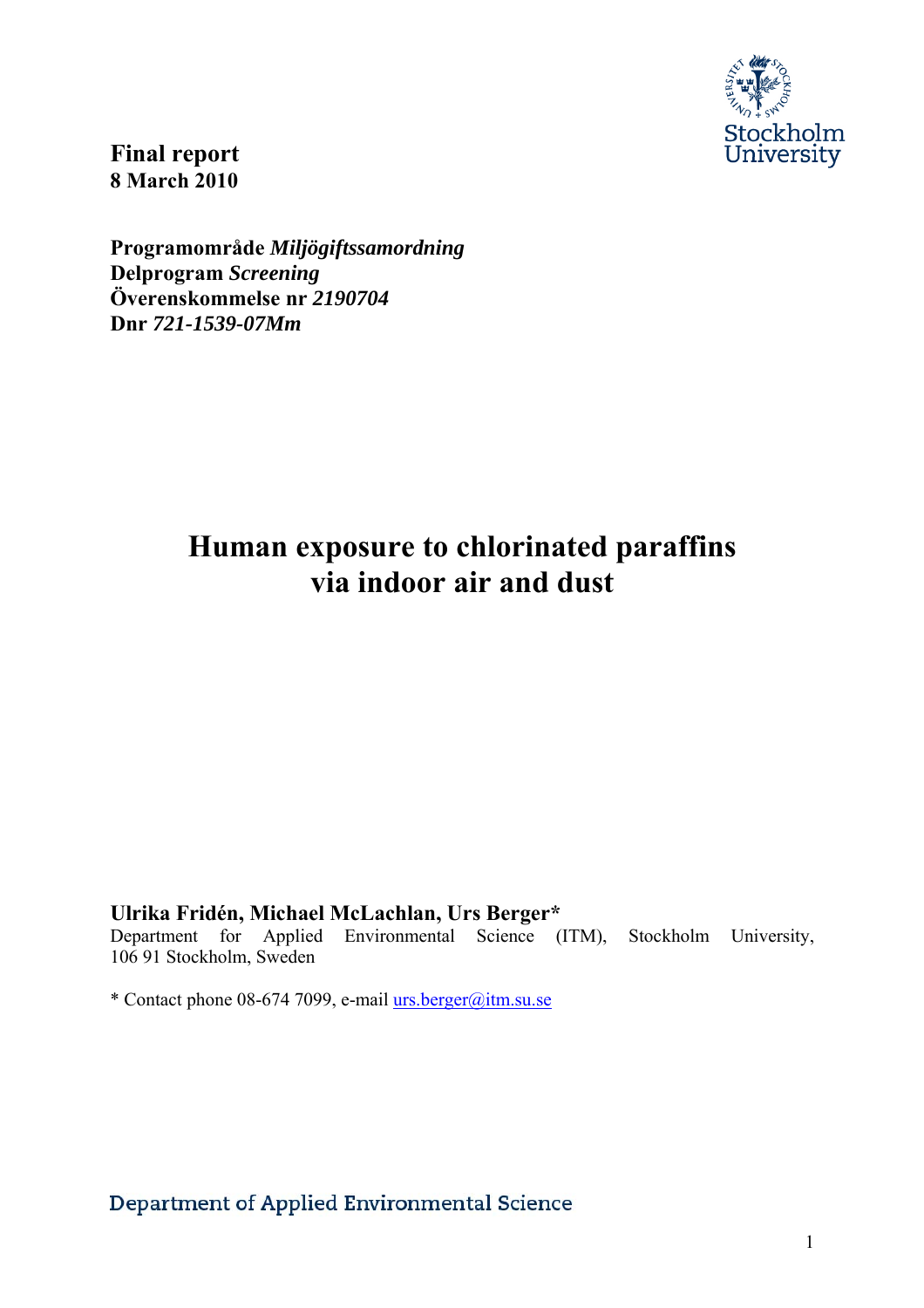# **Background**

Chlorinated paraffins (CPs, also called polychlorinated *n*-alkanes or PCAs) are complex mixtures containing thousands of different homologues and isomers. The commercial mixtures are classified according to their carbon chain length into short chain CPs (SCCPs, C10-C13), medium chain CPs (MCCPs, C14-C17) and long chain CPs (LCCPs, C18-C30). CPs have been produced since 1930. Their total world production is estimated to be 300 kt/year currently<sup>1</sup>. In Sweden, the use of CPs was estimated to 100 t/year in 2002. European regulations forbid the use of SCCPs as extreme pressure additives in metal working fluids<sup>2</sup>. However, CPs are also utilised as flame retardants or plasticisers in PVC, rubber, paints, coatings and sealants.

SCCPs have been the subject of a detailed risk assessment, while an evaluation of MCCPs is in progress. Both SCCPs and MCCPs have been found to be persistent and to bioaccumulate. CPs have a low acute toxicity, but SCCPs are classified as toxic to aquatic organisms. Furthermore, carcinogenic effects in rats and mice have been observed  $3,4$ .

Due to the difficulties in the determination of these complex mixtures, information about CP levels in the environment is scarce. Furthermore, a comparison of the existing data is difficult, since different analytical methodologies and – even more problematic – different quantification procedures and standards have been applied<sup>5-7</sup>. Many of these problems have been overcome during the last 5 years, and the possibility to achieve more reliable quantitative CP analysis has increased<sup>5,6</sup>.

The ubiquitous presence of CPs in the environment is evident from existing data. CPs have been found in all compartments of the environment as well as in aquatic and terrestrial food webs in rural and remote areas<sup>8</sup>. Recently, the presence of CPs in human milk was shown in samples from Germany<sup>9</sup> and from the United Kingdom<sup>10</sup>. However, the human exposure pathways for CPs have been barely investigated to date. Leakage of persistent organic pollutants from products is known to cause an increase in indoor air concentrations, and in some cases this can make indoor air a significant human exposure pathway<sup>11</sup>. SCCPs and MCCPs have been detected in outdoor air samples from Sweden  $(6-33 \text{ ng/m}^3)^{12}$  and from the United Kingdom (<0.18-3.4 ng/m<sup>3</sup> for SCCPs and <0.81-14 ng/m<sup>3</sup> for MCCPs)<sup>13</sup>. However, in indoor air  $CP$  concentrations have hardly been investigated<sup>13</sup>. Therefore, the aim of this study was to determine if the presence of a wide range of CP treated goods in households contributes to increased indoor air and dust levels, resulting in these being important exposure pathways.

# **Materials and methods**

## Samples

The samples used in this study were obtained from another screening project on brominated flame retardants (BFRs) and perfluorinated compounds in indoor air and dust<sup>14</sup>. The study design and sampling are described in detail elsewhere<sup>14</sup>. Indoor air samples for analysis of CPs in this study were chosen from apartments from 21 different houses from the city of Stockholm. For two houses air samples from three different apartments were chosen, while for the other 19 houses samples from two apartments were analysed. This resulted in a total number of 44 indoor air samples. Dust samples were chosen on the basis of the sampled amount of dust. Only 6 dust samples were available with enough sample material in order to perform CP analysis. Unfortunately, only one of these samples was from an apartment where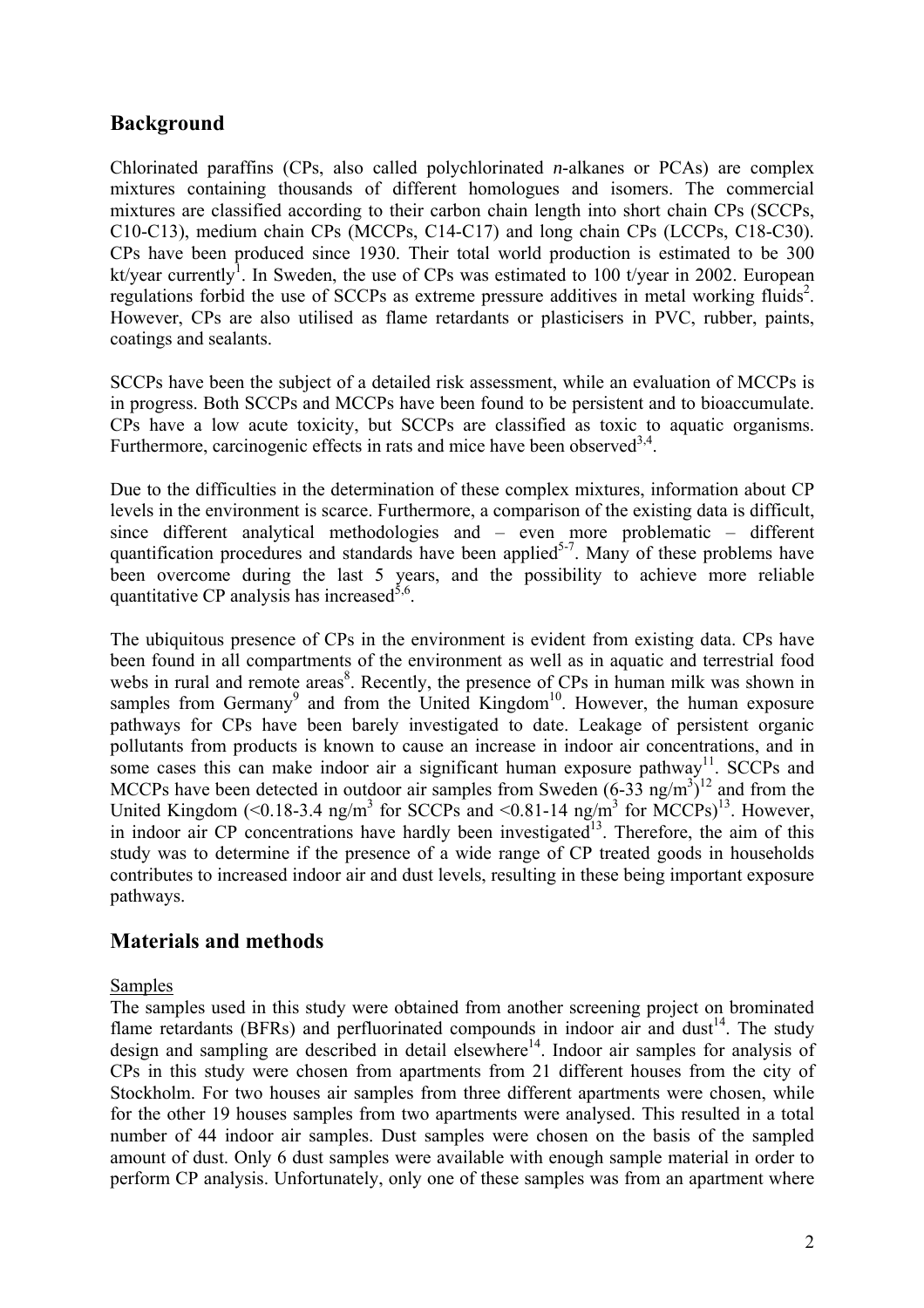also indoor air was analysed. Correlation analysis between paired indoor air and dust samples can therefore not be performed.

### Sample preparation

Sample extraction and clean-up is described in detail elsewhere<sup>14</sup>. In short, the surrogate standard dechlorane was added to the sampling medium (polyurethane foam plugs and glass fibre filter for air samples or cellulose filter for dust samples) and extraction was performed twice with dichloromethane in an ultrasonic bath. The extracts were concentrated and the solvent changed to *n*-hexane. Clean-up was performed on an acidic (sulphuric acid) silica column. The volume of the final extract was reduced to approximately 50 μl before instrumental analysis. The same extracts as for analysis of  $BFRs<sup>14</sup>$  were used for CP analysis.

#### Quantification by GC/EI-MS/MS

CPs were separated and detected using gas chromatography coupled to tandem mass spectrometry according to a method described elsewhere<sup>15</sup> with some modifications. This method allows for quantification of the sum of SCCPs and MCCPs in a single chromatographic run. Separation was performed on a HP 5890 Series II gas chromatograph equipped with a fused silica capillary column (DB-5MS, 15m, 0.25 mm i.d., 0.25 µm film). Sample volumes of 2.5 μl were injected in splitless mode at an injector temperature of 275 °C. The temperature program was 90 °C (2 min), then 30 °C/min to 300 °C (5 min) with helium as carrier gas (1.4 ml/min). A TSQ 7000 mass spectrometer was employed in the EI-MS/MS mode with the transfer line temperature set to 275 °C, ion source temperature 200 °C, and manifold temperature 70 °C. Conditions for EI-MS/MS were as follows: scan time 0.05 s, electron energy -70 eV, filament emission current 400 μA, and electron lens voltage 0 V. Two mass transitions for CPs were recorded: precursor ion *m/z* 102 to product ion *m/z* 67 (quantifier ion) and precursor ion  $m/z$  91 to product ion  $m/z$  53 (qualifier ion), both with a collision energy of 12 V and argon as collision gas (0.4 mTorr).

Recovery experiments were performed using gas chromatography (HP 5890 series II, equipped with a DB5-MS column, 15m, 0.25 mm i.d., 0.25 μm film) coupled to an electron capture detector (ECD). Sample volumes of 1 μl were injected in splitless mode at an injector temperature of 250 °C. The temperature program was 90 °C (2 min), then 25 °C/min to 300 °C (6 min) with helium as carrier gas (1.4 ml/min).

Quantification of CPs was performed using a technical SCCP mixture (C10-13, 55.5% Cl, Ehrenstorfer) as external calibration standard. This mixture was chosen because it best reflected the typical composition of CPs in indoor air samples. Integration in standard, blank and sample chromatograms was performed "from baseline to baseline", i.e. one area was calculated over the whole elution time of CP homologues and isomers.

## Quality control

Detection of CPs was based on the presence of a matching CP pattern in the chromatograms of both the quantifier and qualifier ion transition as well as a ratio of quantifier area to qualifier area that did not deviate more than 30% from the ratio in the external calibration standard. In some cases a matching CP pattern was detected in both chromatograms but the area ratio deviated more than 30% from the standard. In these cases the area (quantifier or qualifier) was used for quantification that resulted in the lower calculated CP concentration, assuming that the other area was influenced by co-eluting impurities.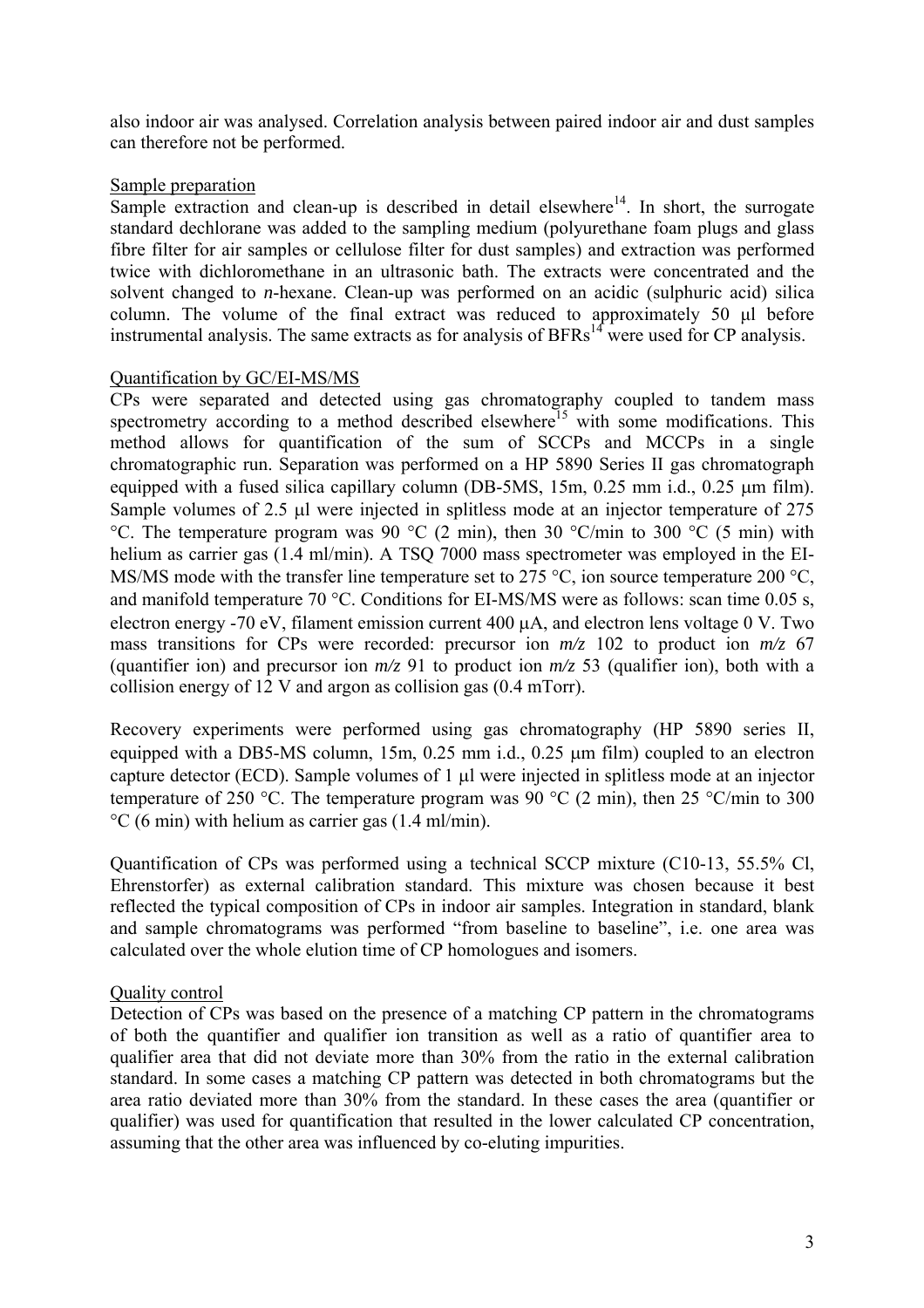Field blanks, lab blanks and solvent blanks were regularly taken and analysed along with the samples. None of the blank extracts showed detectable concentrations of CPs. Quantified CP concentrations in samples were therefore not corrected for blank values. Recoveries of the CPs in the extraction and acidic silica clean-up were determined in five replicates for the technical SCCP mixture used as calibration standard. Average recovery  $\pm 1$  standard deviation was  $90 \pm 7\%$ . Final results were corrected for average recovery. One air sample was analysed in duplicate, the two results deviated <14%.

#### Congener group analysis by GC/ECNI-MS

The CP mixtures in SCCP and MCCP standards (C10-13, 51.5% Cl; C10-13, 55.5% Cl; C10- 13, 63% Cl; C14-17, 42% Cl; C14-17, 52% Cl; all purchased from Ehrenstorfer) and twelve indoor air samples were classified according to carbon chain length and degree of chlorination. This was done by GC/MS using electron capture negative ionization (ECNI). Isomers with the same sum formula  $(C_nH_{2n+2-x}Cl_x)$ , i.e. of the same CP congener group, were quantified together as one sum. The two most abundant isotopes of each congener group were monitored as outlined by Reth and Oehme  $(2004)^{16}$  with some modifications. In total 96 CP *m/z* ratios were selected for monitoring, requiring five injections for each sample and standard, monitoring up to 20 CP  $m/z$  ratios plus 2  $m/z$  ratios for the surrogate standard dechlorane per injection.

Separation was performed on a HP 5890 Series II gas chromatograph equipped with a fused silica capillary column (DB-5MS, 15 m, 0.25 mm i.d., 0.25  $\mu$ m film). Sample volumes of 2  $\mu$ l were injected in splitless mode at an injector temperature of 275 °C. The temperature program was 100 °C (2 min), then 10 °C/min to 300 °C (8 min) with helium as carrier gas (1.4 ml/min). A SSQ 7000 quadrupole mass spectrometer was employed in the ECNI-MS mode with ammonia  $(NH_3)$  as reagent gas at a pressure of about 9 mbar. The ion source temperature was 150 °C, the emission current 400 µA and the electron energy was 150 eV. Selected *m/z* ratios were monitored (SIM mode) at a scan time of 0.6 sec/cycle. The manifold temperature was set to 70 °C and the transfer line connecting the GC and the MS was held at 280 °C.

Detection of the CP congener groups was based on the presence of a matching CP pattern in the chromatograms of both the quantifier and qualifier ion as well as a ratio of quantifier area to qualifier area comparable to the ratio in the external calibration standard. The total area in the selected mass chromatogram of each quantifier ion, corresponding to the sum of all isomers within a CP congener group  $(C_nH_{2n+2-x}Cl_x)$ , was then normalised by division by the area of the surrogate standard quantifier in the same injection. For calculation of relative fractions of congener groups the sum of all normalised congener group areas of a given standard or sample was set to 1.

## **Results**

## Indoor air levels

Table 1 summarizes the concentrations of sum SCCPs and MCCPs in indoor air samples measured by GC/EI-MS/MS. CPs were detected in 40 out of 44 samples (91%) with a typical method detection limit (MDL) around 10 ng/m<sup>3</sup>. The CP pattern in the indoor air extract chromatograms typically resembled the technical mixture of SCCPs used as the external calibration standard both in retention time and chromatographic pattern. This suggests that the CP pattern in indoor air is usually dominated by the relatively volatile short chain paraffins. A more detailed analysis of homologue patterns and chlorination degrees is described below.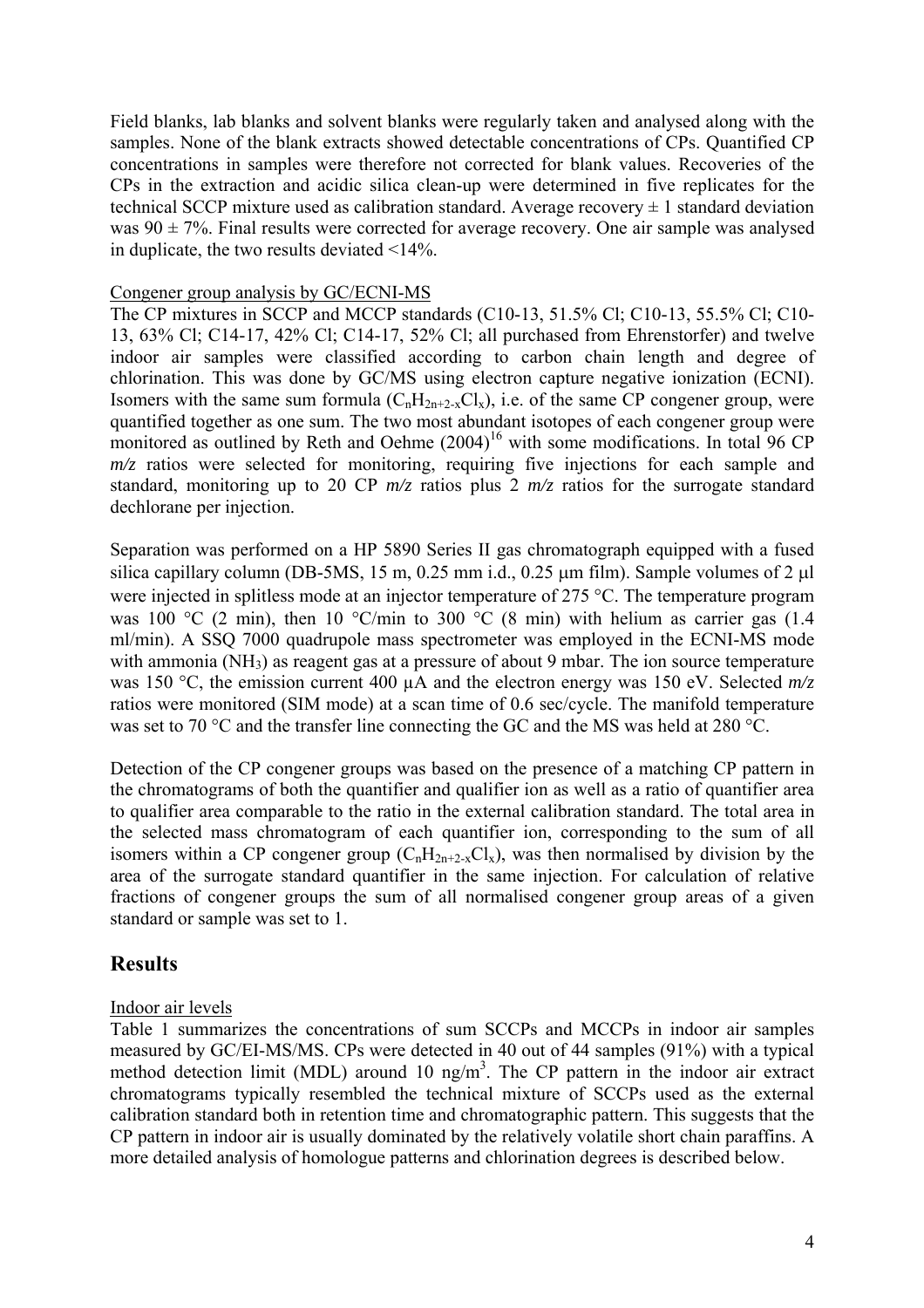| House:       | CP conc.                                    | <b>Rel. fraction</b> | House:            | CP conc.                     | <b>Rel. fraction</b> |
|--------------|---------------------------------------------|----------------------|-------------------|------------------------------|----------------------|
| apartm. No   | $\left[\frac{\text{ng}}{\text{m}^3}\right]$ | <b>SCCPs/MCCPs</b>   | apartm. No        | $\left[\text{ng/m}^3\right]$ | <b>SCCPs/MCCPs</b>   |
| House 2:1    | 31.6                                        |                      | <b>House 12:1</b> | 99.5                         | 0.92 / 0.08          |
| House 2:2    | 31.7                                        |                      | House 12:2        | 212                          | 0.63 / 0.37          |
| House 2:3    | <10.5                                       |                      | House $13:1$      | 201                          |                      |
| House 3:1    | 5.9                                         |                      | House $13:2$      | 90.7                         |                      |
| House 3:2    | <15.2                                       |                      | House 14:1        | 70.1                         |                      |
| House 3:4    | 4.6                                         |                      | House 14:2        | 64.7                         |                      |
| House 4:1    | 55.8                                        |                      | House $15:1$      | 72.6                         |                      |
| House 4:2    | 42.5                                        |                      | House $15:3$      | 64.4                         |                      |
| House 5:1    | <12.1                                       |                      | House $16:2$      | 162                          | 0.66 / 0.34          |
| House 5:2    | 27.3                                        |                      | House 16:3        | 120                          | 0.75/0.25            |
| House 6:1    | 29.3                                        |                      | House 17:1        | 66.7                         |                      |
| House 6:2    | 109                                         |                      | House 17:2        | 32.3                         |                      |
| House 7:1    | 51.6                                        | n.d.                 | House 19:2        | 107                          |                      |
| House 7:2    | 159                                         | 0.61 / 0.39          | House 19:3        | 42.4                         |                      |
| House 8:1    | 23.7                                        |                      | House 20:1        | 63.8                         |                      |
| House 8:2    | 16.9                                        |                      | House 20:2        | 69.5                         |                      |
| House 9:1    | 46.9                                        |                      | House $21:2$      | 155                          | 0.71/0.29            |
| House 9:2    | 116                                         |                      | House $21:3$      | 89.9                         | 0.74 / 0.26          |
| House 10:1   | 41.2                                        | 0.71 / 0.29          | <b>House 22:1</b> | 76.7                         | 0.72 / 0.28          |
| House $10:2$ | 53.7                                        | 0.59/0.41            | House 22:2        | 52.9                         | 0.66 / 0.34          |
| House 11:1   | 33.2                                        |                      | House $23:1$      | 69.7                         |                      |
| House $11:2$ | 85.9                                        |                      | House $23:2$      | 84.6                         |                      |

**Table 1.** Total CP concentration (EI-MS/MS measurements) and relative fractions of SCCPs and MCCPs (ECNI-MS measurements) in indoor air from apartments in the city of Stockholm.

In Figure 1 the results for the indoor air samples are depicted per house with error bars giving the minimum and maximum value of the respective apartments in the house. Considerable differences in CP concentration between houses were found, with the lowest average value of 5.3 ng/m<sup>3</sup> (House 3, two of three apartments below MDL) and the highest average value of 156 ng/m<sup>3</sup> (House 12). These differences between houses could reflect different building materials used in the construction of the house (e.g. joint sealer with or without CPs). However, in many cases quite large differences were also found between apartments of the same house (see error bars). These values could be influenced by CP treated household goods or floor mats in the apartments.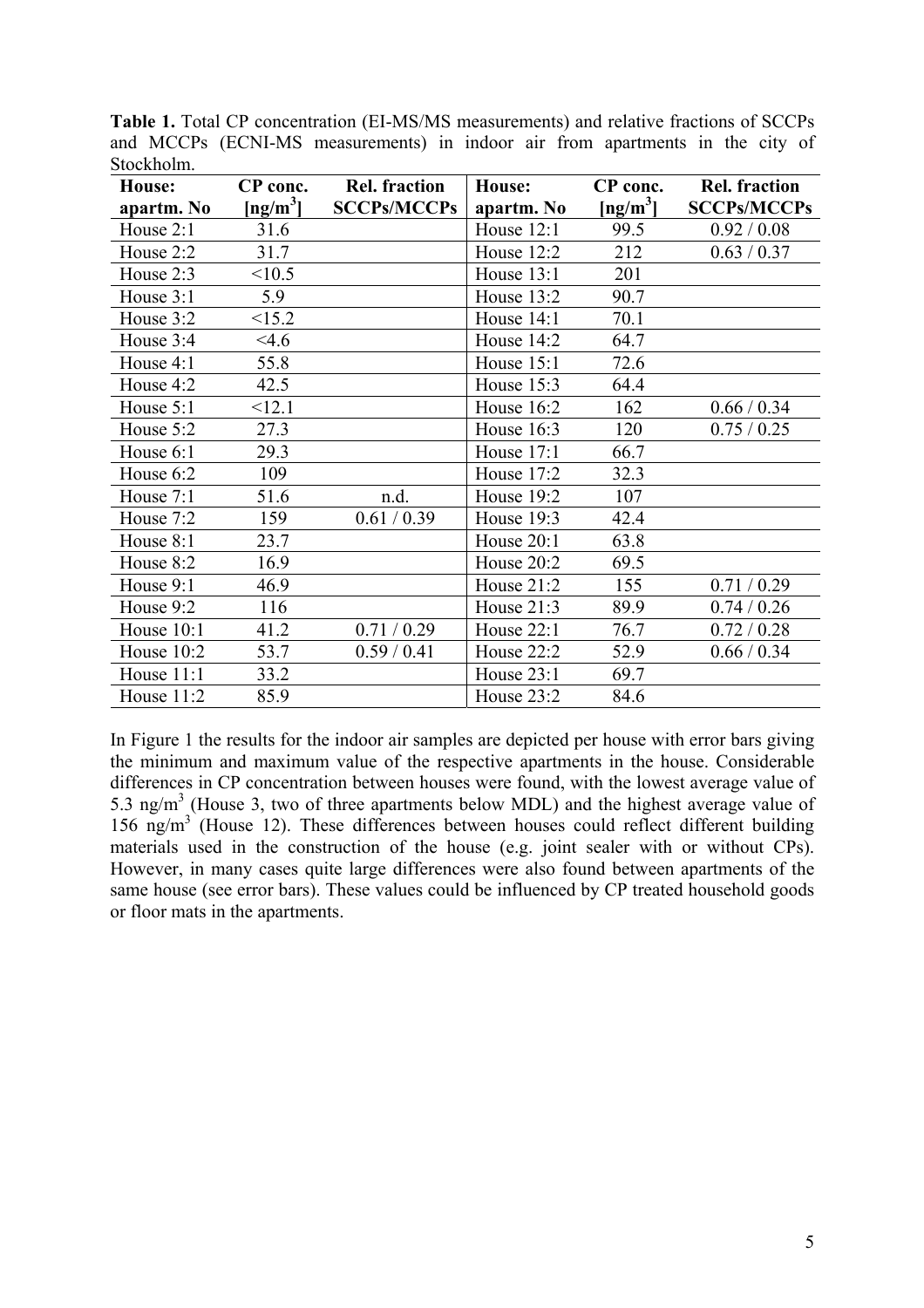

Figure 1. Mean total CP concentration in indoor air samples per house. Error bars represent minimum and maximum values. An asterisk (\*) indicates that one or more apartments had a CP concentration below the MDL (see also Table 1). In these cases half the MDL value was used for the calculations.

To our best knowledge, this is the first report on indoor air concentrations of CPs. Barber et al. analysed CPs in indoor air samples in Lancaster, UK, by passive sampling techniques<sup>13</sup>. Unfortunately, the passive samplers were not calibrated, thus it was not possible to calculate air concentrations. Per sample concentrations of the sum of the CPs ranged from 670 ng (residential house) to 36 μg (mechanical workshop).

Few reports on ambient air levels exist<sup>12,13,17-19</sup>. Concentrations of total CPs (usually sum of SCCPs and MCCPs) ranged from  $\leq 60$  pg/m<sup>3</sup> in remote Arctic regions<sup>18</sup> to  $\leq 1$ -15 ng/m<sup>3</sup> in UK air in Hazelrigg (semirural)<sup>13</sup> and 6-33 ng/m<sup>3</sup> in the city of Stockholm (Rosenlundsgatan)<sup>12</sup>. The overall mean CP concentration in the 44 indoor air samples from this study was 69 ng/m<sup>3</sup> (median 64 ng/m<sup>3</sup>, range <5-212 ng/m<sup>3</sup>). This is considerably higher than all measurements that have been conducted in ambient air so far. Differences in analytical methodologies and quantification procedures as well as use of calibration standards add some uncertainty to this comparison. However, this uncertainty does not cover the whole extent of the concentration difference between indoor air and literature data on ambient air. Indoor air may therefore represent an important exposure pathway of CPs to humans.

The median concentration of the sum of 10 polybrominated diphenyl ether congeners (ΣPBDE) in the same 44 indoor air samples was  $63$  pg/m<sup>3 14</sup>. This is a factor of 1000 lower than the median of sum CPs found in this study. Despite the restriction in use of SCCPs in Europe<sup>2</sup>, these compounds are probably today the most abundant halogenated organic contaminants in indoor air. Concentrations, sources and possible effects of CPs on human health should be further investigated.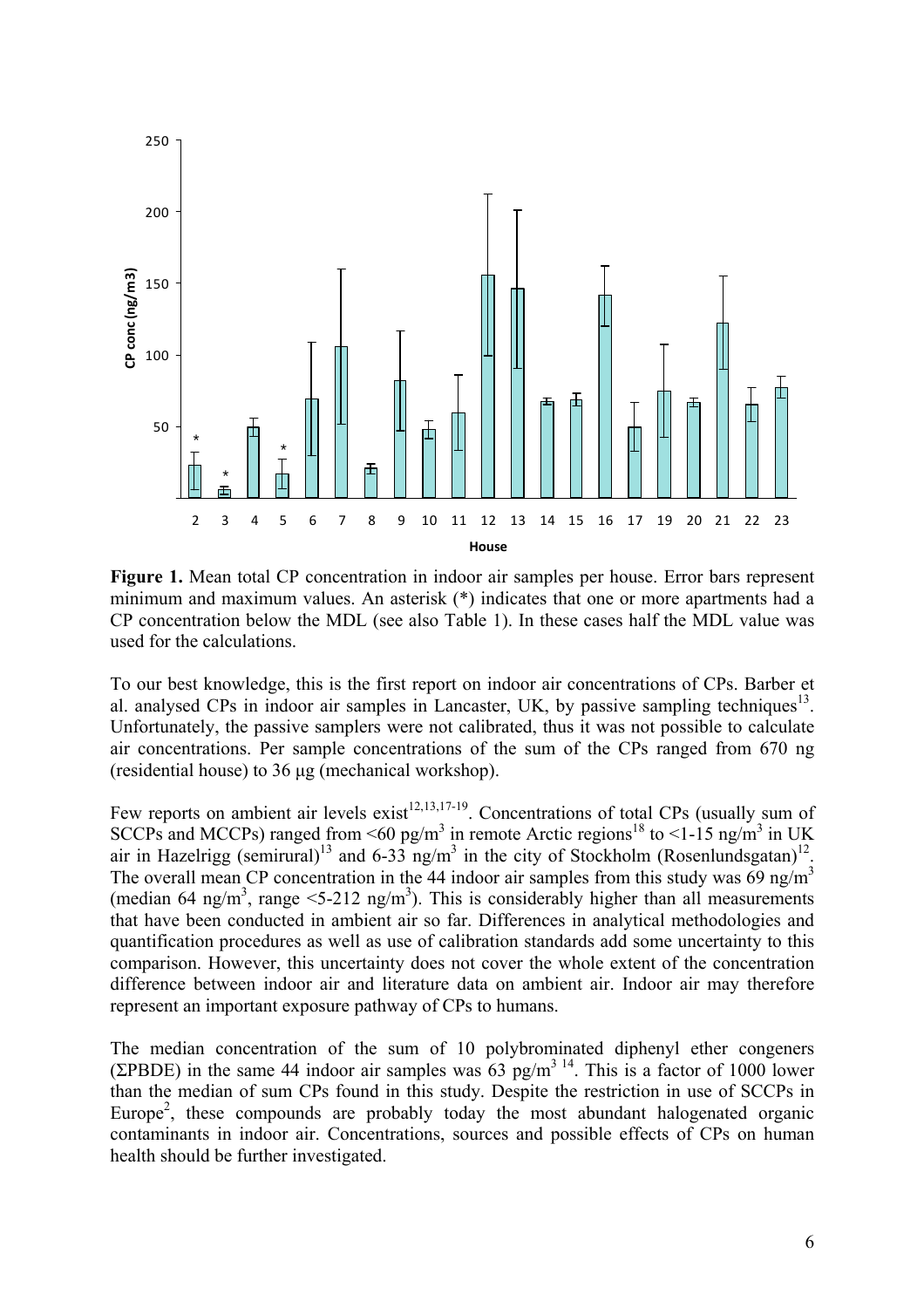#### Congener group patterns in indoor air

ECNI is a relatively soft ionization technique for CPs that primarily produces [M-Cl]- and [M-HCl] negative ions, corresponding to the loss of one chlorine or hydrochloric acid from the molecular ion [M]- . GC/ECNI-MS thus allows one to obtain information about the congener and homologue patterns and the chlorine content by analyzing CP congener groups separately. However, due to the great number of existing CP compounds, some congener groups with different numbers of carbons and chlorines formes ions with the same nominal *m/z* values. These congener groups could only partly be separated by the gas chromatographic method and the low resolution mass spectrometer used in this study. For these congener groups an elevated uncertainty in the quantification of their relative fractions in the samples is expected.

In Table 1 the relative fractions of sum SCCPs and sum MCCPs in the 12 indoor air samples analysed by GC/ECNI-MS are given. The higher abundance of SCCPs compared to MCCPs in all investigated samples confirmed the patterns seen in the GC/EI-MS/MS chromatograms based on retention time and elution window (see above). This finding is also in accordance with an expected preferential partitioning of the smaller and more volatile CPs to air. More detailed classifications of congener groups in a SCCP and MCCP standard as well as in the samples house 12:1 and house 16:3 are shown in Figure 2. These two samples are representative for all of the analysed indoor air samples. Figure 2 shows that the shortest SCCPs, i.e. homologues with 10 and 11 carbons, dominated the CP levels in the air samples. Furthermore, within a group of compounds of a given carbon chain length, the congener groups with lower degree of chlorination were relatively enriched compared to the corresponding standard (see e.g. C10 congener groups in house 12:1 compared to the SCCP standard or C15 congener groups in house 16:2 compared to the MCCP standard). This is in contrast to literature data on food from Japan<sup>20</sup>, where e.g. within the C10 compounds, the congener group with 7 or 8 chlorine atoms dominated throughout all food categories apart from (the less important) vegetables and eggs, while in indoor air the congener groups with 5 or 6 chlorines were prevalent (Figure 2). This pattern difference could be used for elucidating human exposure sources. However, to date differences in pharmacokinetics of different congener groups are not yet well understood and human monitoring data is scarce<sup>9,10</sup>, hampering conclusions on sources based on congener group patterns.

Only limited literature data on congener group patterns in air samples is available. Peters et al. (2000) published congener group patterns for SCCPs in ambient UK  $\arctan 17$ . Interestingly, they found the C12 congener groups on an average at higher abundances compared to C10 and C11, while in this study C10 and C11 congener groups were more abundant than C12 (Figure 2). Furthermore, Barber et al. (2005) found higher levels of sum MCCPs compared to sum SCCPs in three out of four ambient air samples collected at Hazelrigg,  $UK<sup>13</sup>$ , while in this study, SCCPs were consistently more abundant than MCCPs (Table 1). This could imply different sources of CPs to UK ambient air as compared to Stockholm indoor air. Alternatively, environmental partitioning may alter the congener group profile between air samples collected near to sources and samples from rural or remote sites. More monitoring including the elucidation of congener group patterns is needed in order to understand the environmental sources and fate of the complex CP mixtures.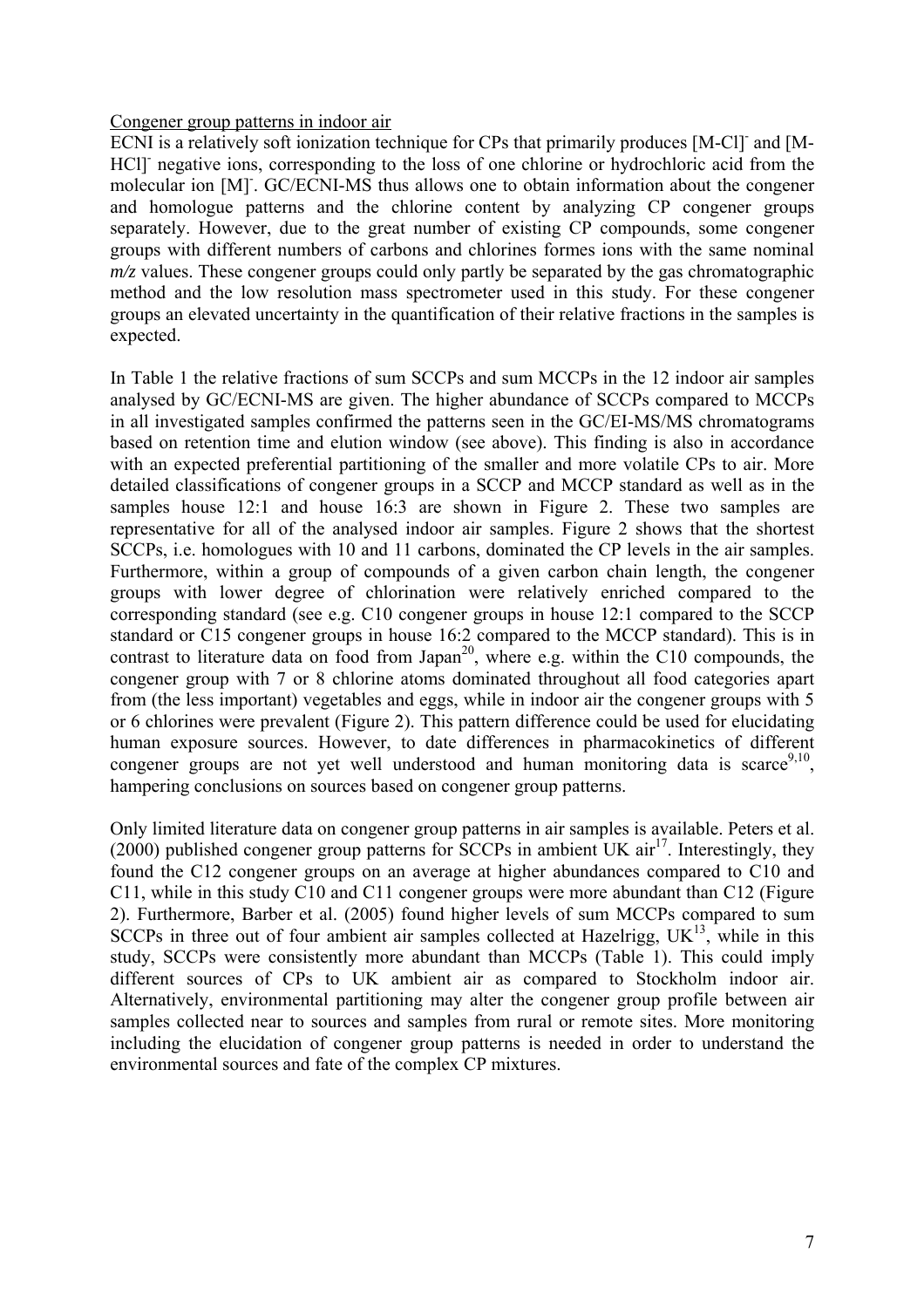

**Figure 2.** Relative congener group fractions obtained by GC/ECNI-MS measurements in a SCCP and MCCP standard as well as in the indoor air samples from houses 12:1 and 16:2.

Dust samples

In Table 2 the measured concentrations of CPs in the dust samples are listed. The levels were too low for congener group analysis by ECNI-MS. However, compared to the air samples and calibration standard, the CP pattern in the dust extract chromatograms obtained by EI-MS/MS detection showed higher retention times and a larger width of the elution window, reflecting the presence of longer chain chlorinated paraffins such as MCCPs. The technical SCCP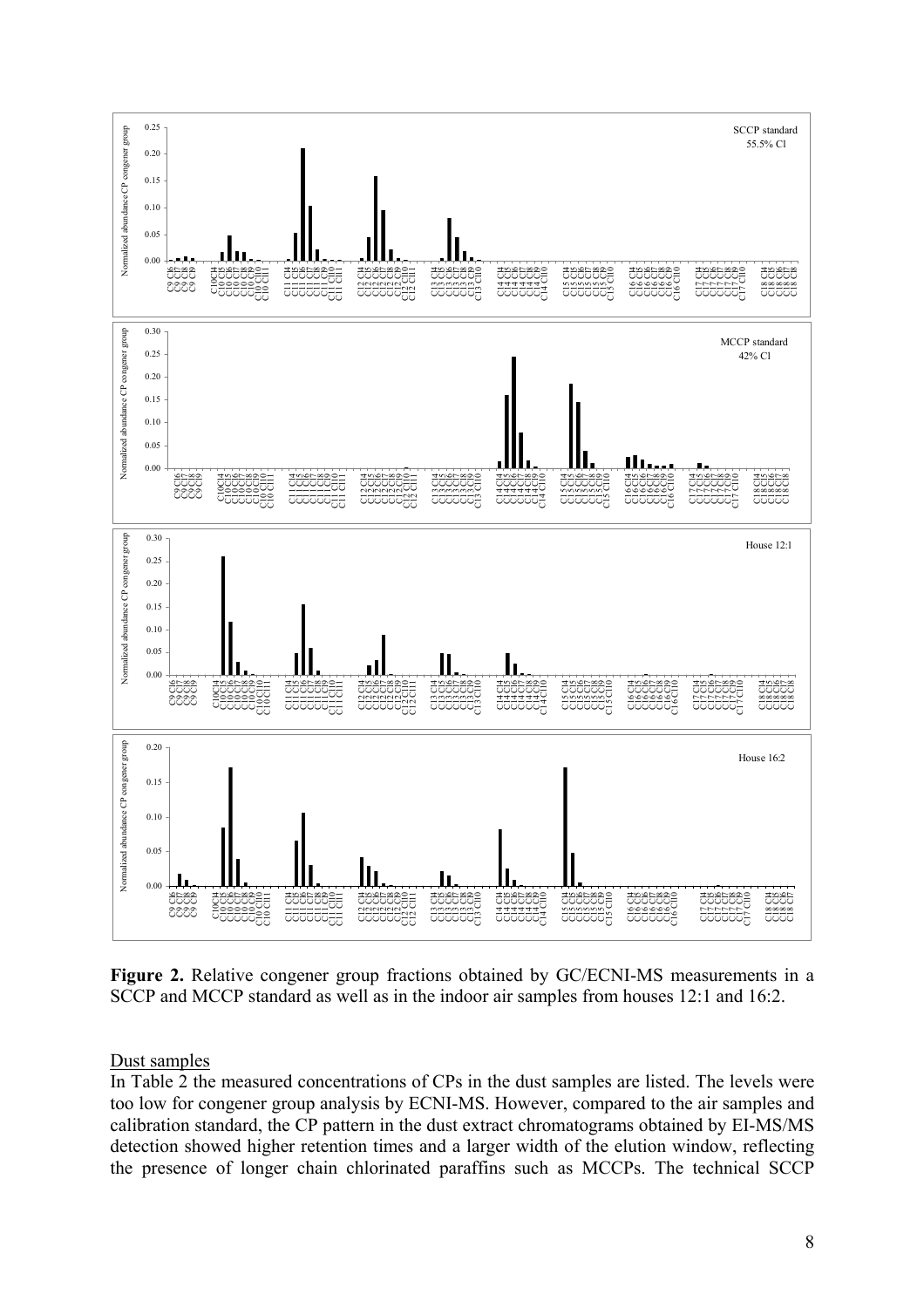calibration standard was therefore not the optimal choice for quantification of the dust samples, even though Zencak et al. showed that the response of CPs in the EI-MS/MS method is neither influenced by degree of chlorination nor by carbon chain length<sup>15</sup>. Additionally, the CP concentrations in several dust samples were close to the MDL. Taken together, this led to higher uncertainty in quantitative results for dust samples compared to indoor air samples. The dust concentrations have therefore to be considered semi-quantitative. However, they give a picture of the order of magnitude and variability of CP concentrations in dust from apartments.

| House: apartm. No | <b>CP</b> concentration | House: apartm. No | <b>CP</b> concentration |
|-------------------|-------------------------|-------------------|-------------------------|
|                   | $[\mu$ g/g]             |                   | $[\mu$ g/g]             |
| House $9:3$       | 7.0                     | House $22:4$      | 17 Q                    |
| House $10:1$      | 7.6                     | House $37:3$      | 74                      |
| House $16:4$      | 17 8                    | House $38:1$      |                         |

**Table 2.** Total CP concentration in dust samples from apartments in the city of Stockholm.

CPs were detected in all six samples at levels between 3 and 18 μg/g. The variability between single dust samples (factor 6) is much smaller than between indoor air samples (factor >40). However, the number of analysed samples has also to be taken into account. The only data on CPs in house dust found in the literature is from Hamburg, Germany, from the years 1998 to 2000<sup> $21$ </sup>. The 95 percentile of SCCP concentrations in dust from 65 apartments was 180  $\mu$ g/g and thus 10 times higher than the highest level in this study. However, the comparison is hampered by different analytical and quantification techniques as well as uncertainties in analysis as describe above.

The median concentration of ΣPBDE in dust samples from Stockholm apartments from the same sampling program as this study was 1.4  $\mu$ g/g<sup>14</sup> as compared to 7.5  $\mu$ g/g for the CPs. This difference is much less than for the indoor air samples (see above), suggesting that the CPs show a significantly higher tendency to partition to the gas phase in indoor environments compared to PBDEs. However, the partitioning between dust and air for both PBDEs and CPs is greatly dependant on the size of the molecule and particularly on the degree of halogenation. The PBDE concentration in dust is thus dominated by the nona- and decaBDE  $cong$   $\overline{C}$ <sup>14</sup>. Two perfluorinated compounds, i.e. perfluorooctane sulfonate (PFOS) and perfluorooctanoate (PFOA), have also been investigated in the same dust samples<sup>14</sup>. Their median values were comparatively low (19 and 78 ng/g for PFOS and PFOA, respectively).

## Human exposure assessment

To assess the potential importance of indoor air and dust as vectors of human exposure, the exposure via inhalation and dust ingestion was estimated for people living in the buildings in Stockholm and compared with published data for the other major vector of exposure, food ingestion (see Tables 3 and 4). It was assumed that people spend 100 % of their time in an environment with an indoor air / dust contamination equal to the levels measured in this study.

The estimates of exposure via food ingestion were taken from the one published study of dietary exposure to  $\text{CPs}^{20}$ . It is derived from a market basket study in Japan and the samples were analyzed for SCCPs. The unknown difference in overall contamination level between Japan and Sweden, as well the different dietary habits and sources of the food in Japan than in Sweden, adds uncertainty to this comparison. Of particular importance for exposure to lipophilic contaminants are fish, shellfish, and meat. For many lipophilic contaminants,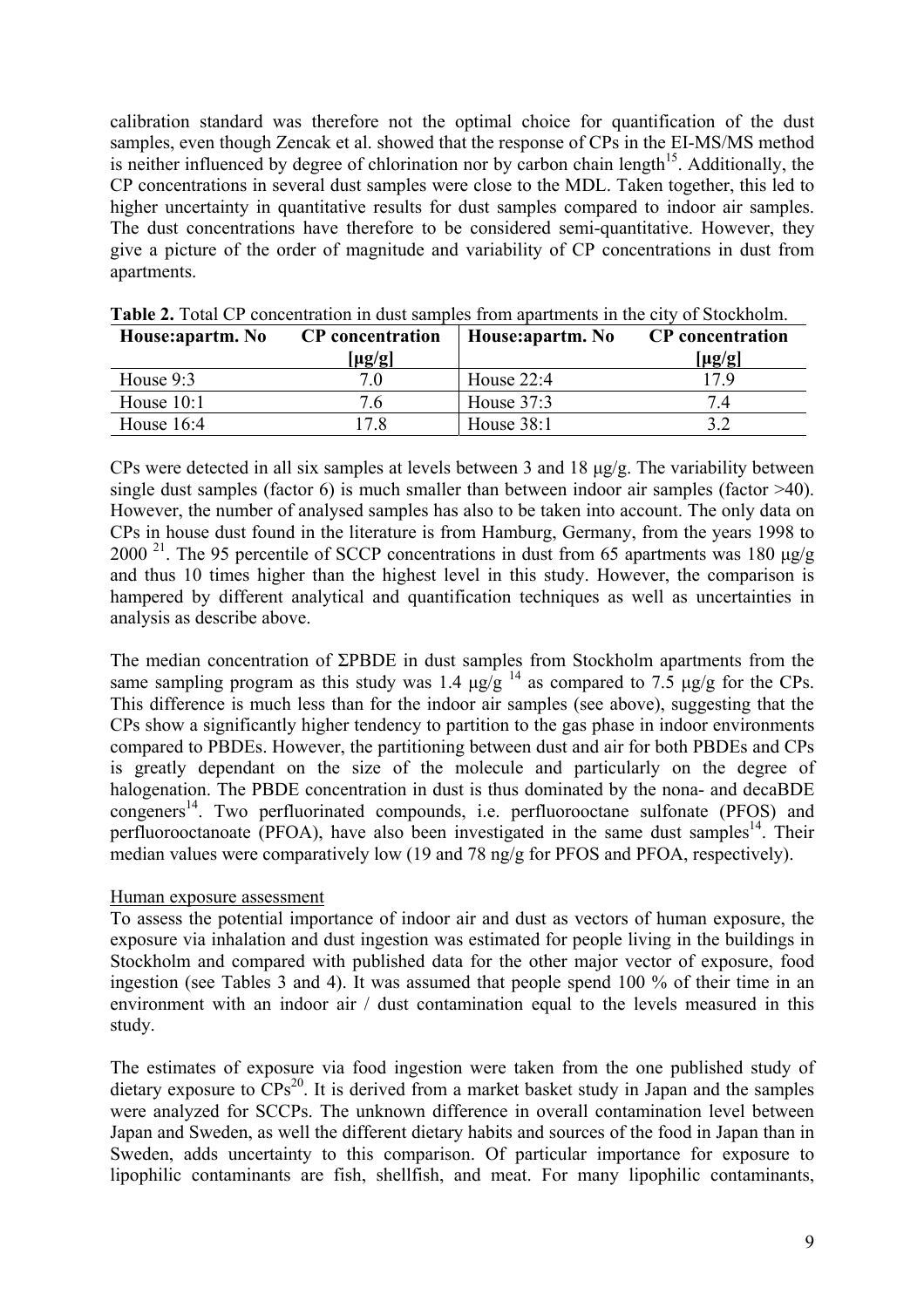concentrations in fish and shellfish are higher, and hence the relative amounts of these foodstuffs in the diet can strongly influence dietary exposure. However, the fresh weight normalized SCCP concentrations measured in shellfish, fish, and meat in the Japanese study were within a factor of 2 of each other, so these variations in the relative consumption of fish / shellfish and meat would have only a small impact on the dietary exposure to CPs.

A second factor that complicates the comparison of the dietary exposure data with the results of this study is the fact that the diet samples were analyzed for SCCPs only, while the air and dust samples were analyzed for SCCPs and MCCPs. However, for the air samples the congener group specific analyses showed that most of the CPs were SCCPs (Table 1). Thus, the comparison of the exposure vectors was made for the SCCPs, neglecting the small contribution of the MCCPs to the air samples. For the dust samples, on the other hand, the chromatograms indicated a significant contribution of MCCPs (see above). Hence, by assuming them all to be SCCPs, the assessment may have overestimated the contribution of dust ingestion to SCCP exposure.

The exposure assessment was conducted for both an adult and a toddler (Tables 3 and 4, respectively). The median and the 95 percentile of dust ingestion rates, SCCP concentrations in dust and air, and dietary exposure were used. The dust ingestion rates were taken from the USEPA exposure factor handbooks $22,23$ .

| <b>Exposure</b> | <b>Exposure</b>                 | <b>Median</b>           | Median                      | 95%ile                   | 95%ile              |
|-----------------|---------------------------------|-------------------------|-----------------------------|--------------------------|---------------------|
| Vector          | Factor                          | Concentration           | <b>Exposure</b>             | Concentration            | <b>Exposure</b>     |
| Inhalation      | $15 \text{ m}^3 \text{ d}^{-1}$ | $75$ ng m <sup>-3</sup> | 1.1 $\mu$ g d <sup>-1</sup> | $200$ ng m <sup>-3</sup> | $3 \mu g d^{-1}$    |
| Dust            | $0.004$ g d <sup>-1</sup>       | $7.5 \mu g g^{-1}$      | $0.03 \mu g d^{-1}$         | $17.9 \,\mu g g^{-1}$    | $0.98 \mu g d^{-1}$ |
| Ingestion       | $(0.055)^8$                     |                         |                             |                          |                     |
| Diet*           |                                 |                         | $6 \mu g d$                 |                          | $12 \mu g d^{-1}$   |

**Table 3.** Estimated exposure of a 25 year old to SCCPs via inhalation, dust ingestion, and diet

 $\frac{1}{2}$  median and (in brackets) 95 percentile of dust ingestion rates<sup>22</sup>

<sup>‡</sup>a high estimate of exposure via dust ingestion obtained by multiplying the 95 percentile of the dust ingestion rate by the 95 percentile of the measured CP concentrations in dust \*from Iino et al.  $(2005)^{20}$ , based on a 60 kg individual, 25 years of age

| <b>Exposure</b> | <b>Exposure</b>                  | <b>Median</b>               | <b>Median</b>       | $95\%$ ile              | 95%ile                       |
|-----------------|----------------------------------|-----------------------------|---------------------|-------------------------|------------------------------|
| Vector          | Factor                           | <b>Concentration</b>        | <b>Exposure</b>     | Concentration           | <b>Exposure</b>              |
| Inhalation      | $6.8 \text{ m}^3 \text{ d}^{-1}$ | $75$ ng m <sup>-3</sup>     | $0.51 \mu g d^{-1}$ | $200 \text{ ng m}^{-3}$ | $1.4 \mu g d^2$              |
| Dust            | $0.1$ g d <sup>-1</sup>          | 7.5 $\mu$ g g <sup>-1</sup> | $0.75 \mu g d^{-1}$ | $17.9 \,\mu g g^{-1}$   | 3.6 $\mu$ g d <sup>-1‡</sup> |
| Ingestion       | $(0.2)^{8}$                      |                             |                     |                         |                              |
| Diet*           |                                  |                             | $3.6 \mu g d^{-1}$  |                         | $6.8 \mu g d$                |

**Table 4.** Estimated exposure of a toddler to SCCPs via inhalation, dust ingestion, and diet

 $\frac{1}{2}$  median and (in brackets) 95 percentile of dust ingestion rates<sup>23</sup>

‡ a high estimate of exposure via dust ingestion obtained by multiplying the 95 percentile of the dust ingestion rate by the 95 percentile of the measured CP concentrations in dust \*from Iino et al.  $(2005)^{20}$ , based on a 10 kg individual, 1 year of age

For an adult, the diet accounts for  $\sim 85\%$  of the median exposure and inhalation 15%, while the contribution from dust ingestion is negligible. However, the 95 percentile of the inhalation exposure is 50% of the median dietary exposure, and the high end estimate of exposure via dust ingestion is 16% of the median dietary exposure. This suggests that the diet is the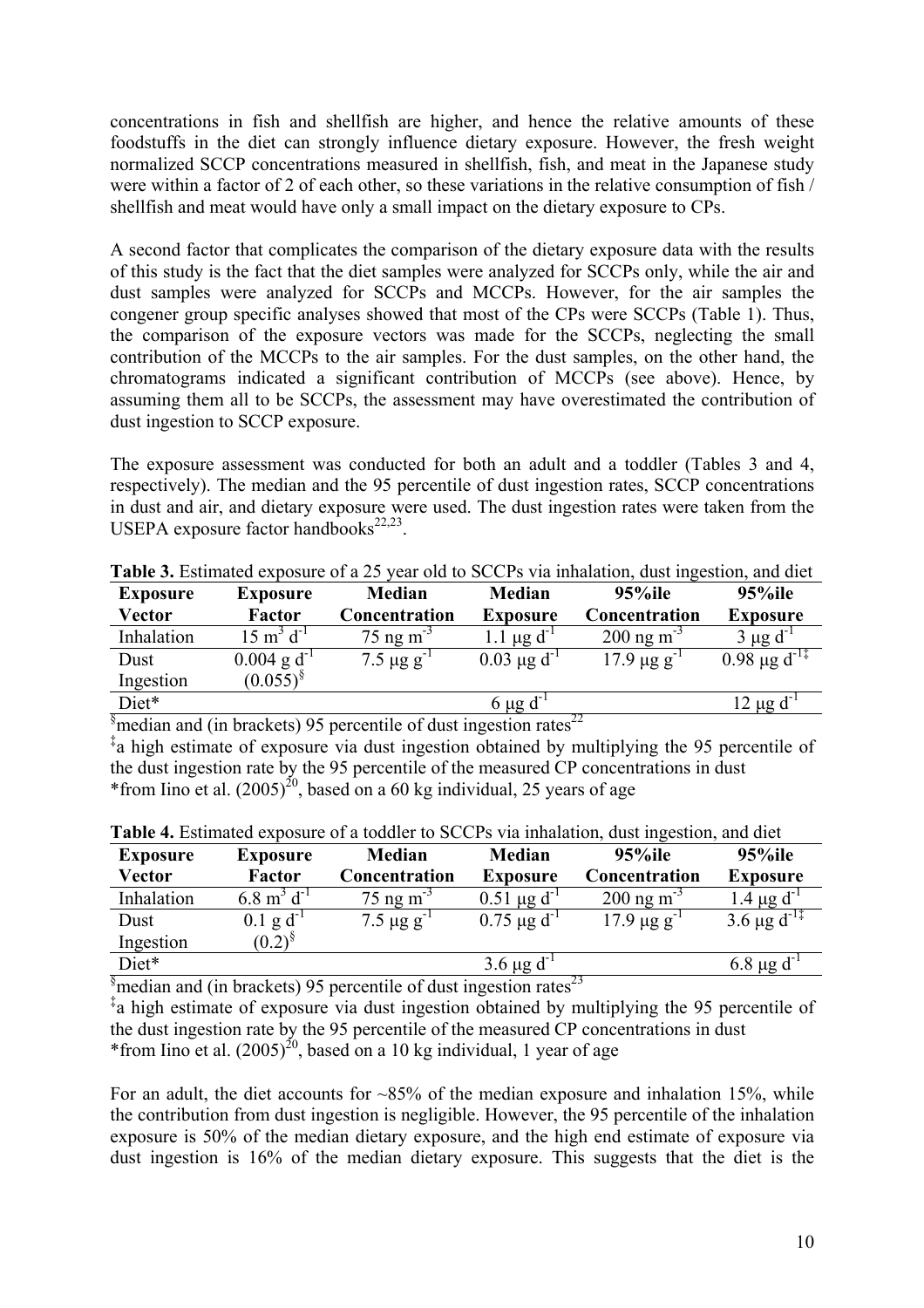dominant exposure pathway for the SCCPs, but that the contribution from indoor air and dust may be significant for individuals with high exposure via these pathways.

The relative contributions of diet and inhalation were similar for the toddler compared to the adult. However, the contribution via dust ingestion was more important, accounting for 15% of the median exposure. The high end estimate of exposure via dust ingestion actually equaled the median dietary exposure. This indicates that there may be toddlers for which dust ingestion is the dominant vector of exposure to SCCPs.

Due to the few available data and the assumptions made in the exposure estimates, there is considerable uncertainty in the evaluation of the relative importance of the exposure pathways. Nevertheless, one can conclude that SCCP exposure via sources in the indoor environment is not negligible, but at the same time suggest that the indoor environment is not the only major source of human exposure.

The relatively low variability in the indoor air concentrations indicates that there is not a subgroup of highly exposed individuals as a result of strong CP sources in the indoor environment. Rather, the results suggest the presence of a relatively low but broadly distributed "background" contamination. With the aim of reducing exposure, it could be useful to try to identify the source(s) of this contamination. However, costly exposure management measures should be based on analyses of food, indoor air, and outdoor air measured with the same method in the same laboratory; the great challenges in quantifying this complex mixture means that the results produced by different methods / laboratories can differ by more than an order of magnitude.

# **Acknowledgments**

We would like to thank Cynthia A. de Wit, Kaj Thuresson, Justina Björklund and Karin Syversen for their work with sampling and for letting us analyse their extracts. The Swedish Environmental Protection Agency is acknowledged for funding (project no 721-1539-07).

# **References**

- 1 World Health Organization *Environ. Health Crit. 181 Chlorinated Paraffins*; WHO: Genf, 1996
- 2 European Community *Off. J. Eur. Communities* **2002**, *L177*, 1-21
- 3 United Kingdom Report: *Risk assessment of alkanes, C14-17, chloro.* **2002**; Environment Agency: Oxfordshire, 1-318
- 4 European Commission Report: *EUR 190010: European Union risk assessment report: alkanes, C10-13, chloro.* **2000**; Office for official publications of the European Communities: Luxembourg, 1-166
- 5 Zencak, Z.; Borgen, A., et al. *J. Chromatogr. A* **2005**, *1067*, 295-301
- 6 Reth, M.; Zencak, Z., et al. *J. Chromatogr. A* **2005**, *1081*, 225-231
- 7 Tomy, G. T.; Stern, G. A., et al. *Anal. Chem.* **1997**, *69*, 2762-2771
- 8 Muir, D. C. G.; Stern, G. A., et al. In *The handbook of environmental chemistry*; Paasivirta, J., Ed.; Springer-Verlag: Heidelberg, 2000; Vol. 3 Part K, pp 203-236
- 9 Reth, M.; Kypke, K., et al. *Organohalogen Compd.* **2005**, *67*, 1671-1673
- 10 Thomas, G. O.; Farrar, D. G., et al. *Environ. Int.* **2006**, *32*, 34-40
- 11 Harrad, S.; Diamond, M. *Atmos. Environ.* **2006**, *40*, 1187-1188